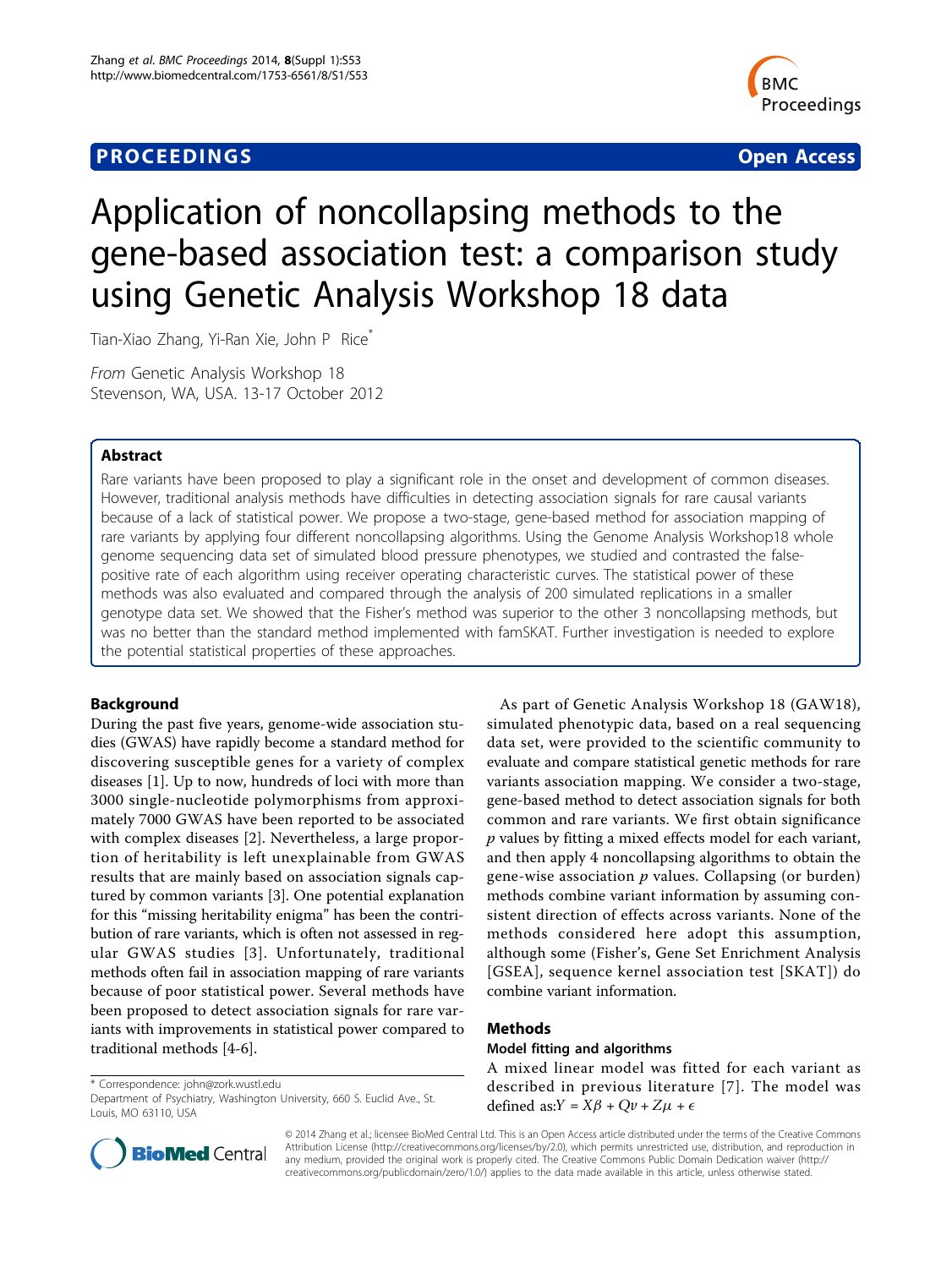where Y is the quantitative trait of interest (we used first-visit systolic blood pressure [SBP] data were used in this study);  $\times$  is the genotype;  $\beta$  is the fixed effects of the genotypes; and Q represents the population structure variables. In this study, we chose the first 10 principal components from principal component analysis (PCA) for  $Q;$  is the fixed effects of  $Q; Z$  is the variable that evaluates familial relatedness (the theoretical kinship matrix was used for  $Z$ ); and  $\mu$  is the random effects coefficient for Z that corrects the polygenic impact.

After obtaining the variant-wise  $p$  values by fitting the mixed linear model, four noncollapsing algorithms were modified and applied to the data set to obtain the genewise association  $p$  values. The algorithms of the 4 methods are summarized as followed:

1. Naïve method. The most significant variant-wise  $p$ values within a specific gene were chosen as the genewise association  $p$  values.

2. Fisher's method [[8\]](#page-5-0). The gene-wise statistics were calculated through the following equation:

$$
X = -2 \sum_{i=1}^{k} \log_e(p_i)
$$

where  $p_i$  is the p value for variant i, and k is the total number of variants within a specific gene. Because many variants are highly correlated, the basic assumption of independent tests for Fisher's method is violated. Fisher's formula will not have a chi-square distribution, so we assessed the significance via permutation analysis.

3. Simes' method [\[9\]](#page-5-0). The gene-wise  $p$  value was summarized by the following equation:

$$
P_{\text{simes}} = \min_{i} \left\{ \frac{k p_i}{i} \right\}
$$

where  $p_i$  is the p value for variant i, and k is the total number of variants within a specific gene.

4. GSEA method [[10,11\]](#page-5-0). The test statistics (indicated as ES score) were aggregated from variant-wise  $p$  values within each gene via a Kolmogorov-Smirnov-like process in which running sums are accumulated. The equation is given as:

$$
ES(S) = \max_{1 \leq j \leq N} \left\{ \sum_{GjeS, j*\leq j} \frac{|r_{(j*)}|^p}{N_R} - \sum_{Gj*\notin S, j*\leq j} \frac{2}{N - N_H} \right\}
$$

where  $N$  is the total number of variants,  $r(j)$  is the  $j^{\text{th}}$ largest statistic values,  $N_H$  is the variant number of a given gene, S is any given gene, P is the parameter that gives a higher weight to variants with extreme statistic value, arbitrarily set to 1 in this study, and  $N_R$  is given by:

$$
N_R=\sum\nolimits_{G_{j*es}} |r_{(j*)}|^p
$$

Statistical significance and adjustment for multiple hypothesis testing were assessed by a 1000-permutationbased procedure. A family-wise error rate (FWER) procedure was used to adjust for multiple hypothesis testing. The FWER is a highly conservative correction procedure that seeks to ensure that the list of reported results does not include even a single false-positive gene. In this study, the FWER  $p$  value was calculated as the fraction of all permutations whose highest statistics (or smallest  $p$  values) in all genes is higher than a given gene. In addition to the 4 noncollapsing algorithms introduced above, we also included 2 standard rare variants analysis methods: SKAT [\[12](#page-5-0)] and famSKAT [[13](#page-5-0)] in our analysis. FamS-KAT is an extended version of SKAT and can analyze rare variant when family correlations are present. Furthermore, to evaluate the statistical power of these methods, we extracted the variant information related to the 22 true-positive genes located on chromosome 3 and analyzed these data for all 200 simulated phenotype replicates.

#### Data and computation

The chromosome 3 sequencing data were analyzed only for phenotype replicate number 1 because of a huge computational burden. The sequencing data were annotated by ANNOVAR[[14\]](#page-5-0). Intergenic variants (variants at least 1 kilobase [kb] away from any known gene regions) were excluded. We kept only variants mapped to regulatory regions.

To preserve the familial structure, a permutation-ofresiduals procedure was applied for the 1000 permutations [[15,16\]](#page-5-0). First, we fitted a mixed effects linear model on the phenotypic data with all predictors in the model (except for genotype term) and preserve the residuals for these models. Second, we shuffled the residuals (rather than the phenotypic data used in an ordinary permutation procedure) and randomly assigned them to each subject and generated 1000 phenotypic data replicates. And third, we obtained the permuted statistics and  $p$  values by fitting a univariate linear model with genotype as the only predictor of the residuals. This method may introduce potential bias to the permuted statistics and  $p$  values comparing to directly fitting the full model. To quantify this potential bias, we randomly chose 1429 variants and calculated the percentage difference of the −log10 scaled p values obtained from directly fitting a full model and from the 2-step permutation procedure proposed in this paper.

Genotypes were coded as dominant, that is, the genotypes with 1 or 2 minor alleles were coded as 1, while genotypes with 2 major alleles were assigned 0. Variants with minor allele frequency >0.3 in genome-wide association data set were selected for PCA. We used Eigenstrat 3.0 for this analysis [[17](#page-5-0)]. The R package kinship2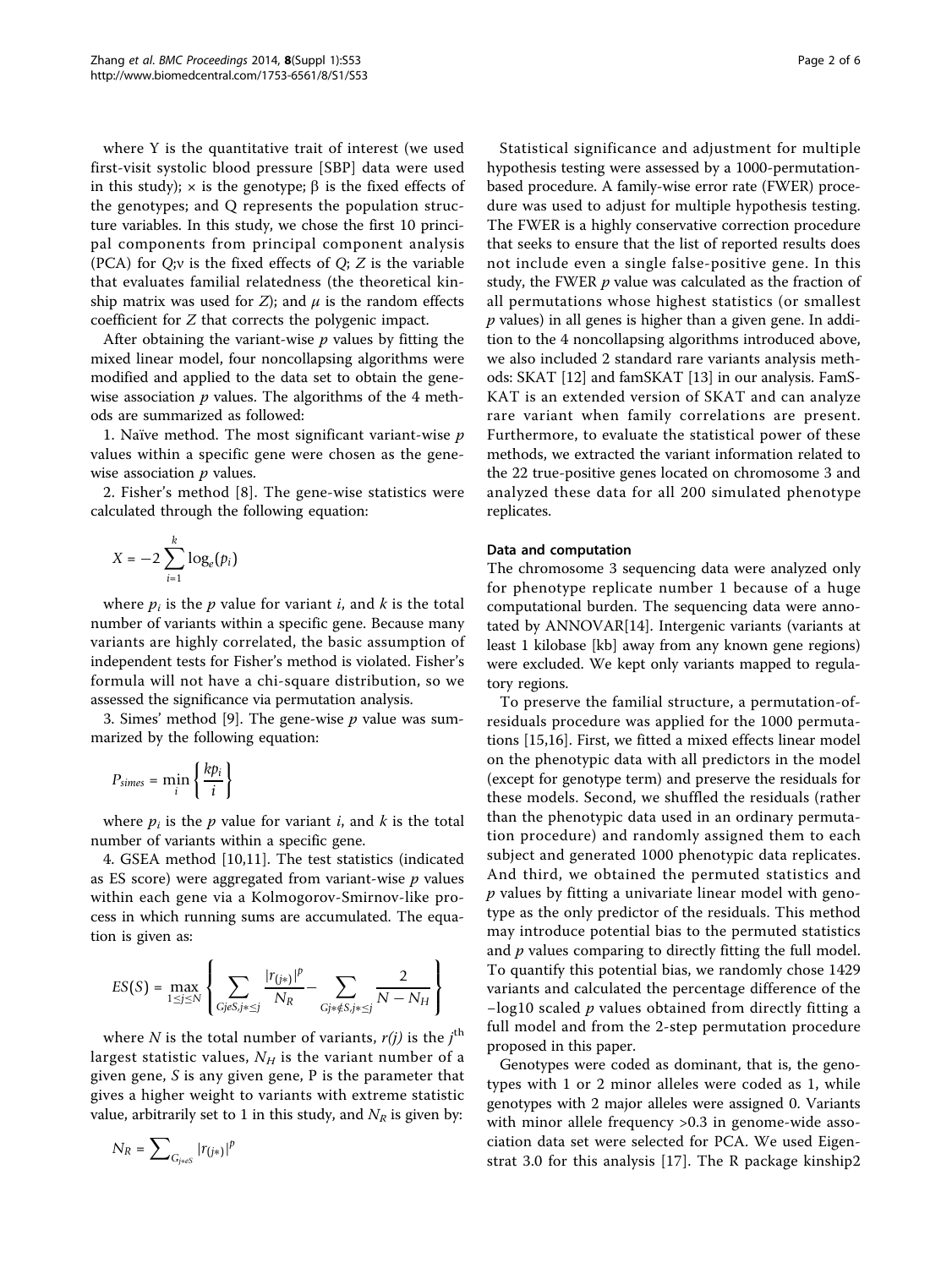([http://cran.r-project.org/web/packages/kinship2/index.](http://cran.r-project.org/web/packages/kinship2/index.html) [html\)](http://cran.r-project.org/web/packages/kinship2/index.html) was used to calculate the kinship coefficient matrix for our data set. The R package coxme ([http://](http://cran.r-project.org/web/packages/coxme/index.html) [cran.r-project.org/web/packages/coxme/index.html\)](http://cran.r-project.org/web/packages/coxme/index.html) was implemented for fitting the mixed linear model. The R package SKAT [\(http://cran.r-project.org/web/packages/](http://cran.r-project.org/web/packages/SKAT/index.html) [SKAT/index.html](http://cran.r-project.org/web/packages/SKAT/index.html)) was implemented for rare variant analysis with SKAT. The R source code for famSKAT was downloaded ([http://www.bumc.bu.edu/linga/](http://www.bumc.bu.edu/linga/research/publications/famskat/) [research/publications/famskat/](http://www.bumc.bu.edu/linga/research/publications/famskat/)) and implemented for rare variant analysis. Receiver operating characteristic (ROC) curves were made and compared among the 4 algorithms and two standard methods.

# Results

The data consisted of 1237 genes with 87,190 variants that passed the annotation criteria were extracted from the sequencing data set of chromosome 3 for 849 subjects. After fitting the mixed linear model, the Q-Q plot and histogram of  $p$  values of these 87,190 variants is shown in Figure 1. To compare the 4 noncollapsing methods and the 2 standard methods, ROC curves based on these 6 methods were calculated and are shown in Figure [2](#page-3-0).

Data for the 22 true-positive genes with 1098 variants were extracted and used for analysis with 200 simulated phenotype replicates. The statistical power information for the 6 methods was summarized and is presented in

Table [1](#page-3-0). The results of the permutation bias analysis showed that the percentage difference was only approximately 10%, and the correlation coefficient of variantwise statistics was 0.9959. These results indicate that the effects of this bias will be limited.

## **Discussion**

The noncollapsing methods introduced in this paper have been broadly used in testing the significance of biological pathways in GWAS data sets [\[11\]](#page-5-0). When we substitute the term"pathway" in these noncollapsing algorithms for the term "gene" in sequencing analysis and "gene" for "variants," we can apply these noncollapsing algorithms to gene-based association detection through modifications. An obvious advantage of aggregating  $p$  values (or statistics) by applying noncollapsing algorithms, compared to ordinary variants collapsing methods, is that it is a method free of the assumption that all the causal variants from a gene have effects in the same direction. This assumption may not be held in many scenarios even though it is the assumed in many existing rare variants association mapping procedures.

Another advantage of this research is the utilization of residuals-of-permutation procedure [\[15](#page-5-0),[16\]](#page-5-0). Conducting a permutation on family data has been a challenge in statistical genetics research. Ordinary permutation procedures have been mostly utilized in case-control data, which simply shuffle the phenotypic data and randomly

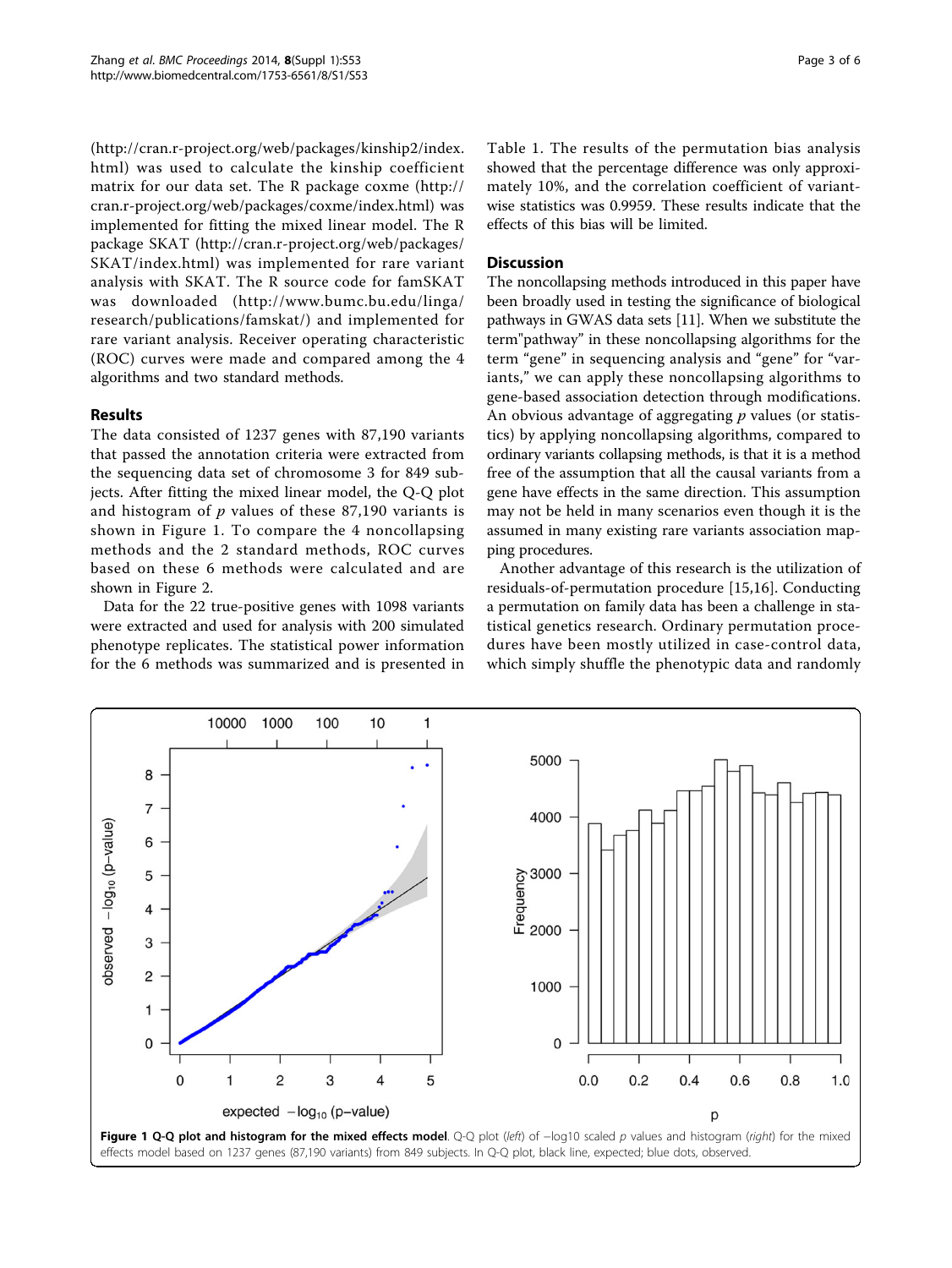<span id="page-3-0"></span>

|  |  | Table 1 Comparison of the power of the 4 noncollapsing and 2 standard methods |  |  |
|--|--|-------------------------------------------------------------------------------|--|--|
|  |  |                                                                               |  |  |

| Chromosome | Gene           | Power of methods |                 |                |                    |                |              |  |  |
|------------|----------------|------------------|-----------------|----------------|--------------------|----------------|--------------|--|--|
|            |                | Naïve method     | Fisher's method | Simes' method  | <b>GSEA</b> method | <b>SKAT</b>    | FamSKAT      |  |  |
| 3          | ABTB1          | 0.015            | 0.18            | 0.025          | $\mathbf{0}$       | 0.075          | 0.01         |  |  |
| 3          | ARHGEF3        | $\Omega$         | $\Omega$        | $\overline{0}$ | 0.035              | 0.005          | 0.005        |  |  |
| 3          | <b>B4GALT4</b> | 0.015            | $\Omega$        | 0.015          | 0.035              | 0.01           | 0.015        |  |  |
| 3          | <b>BTD</b>     | $\cap$           | $\Omega$        | $\Omega$       | 0.015              | $\mathbf{0}$   | $\Omega$     |  |  |
| 3          | CXCR6          | $\cap$           | $\Omega$        | $\Omega$       | 0.085              | $\overline{0}$ | $\Omega$     |  |  |
| 3          | DNASE1L3       | 0.005            | 0.005           | 0.005          | 0.005              | 0.04           | 0.01         |  |  |
| 3          | FBLN2          | 0.005            | $\mathbf{0}$    | $\mathbf 0$    | 0.035              | $\overline{0}$ | $\Omega$     |  |  |
| 3          | <b>FLNB</b>    | 0.01             | 0.015           | $\Omega$       | 0.03               | $\Omega$       | $\Omega$     |  |  |
| 3          | LOC152217      | 0.09             | 0.145           | 0.135          | $\mathbf{0}$       | 0.275          | 0.04         |  |  |
| 3          | MAP4           | $\mathbf{1}$     | 1               | 1              |                    |                |              |  |  |
| 3          | NMNAT3         | 0.005            | 0.04            | 0.005          | $\Omega$           | $\Omega$       | $\Omega$     |  |  |
| 3          | PAK2           | 0.07             | $\Omega$        | 0.05           | $\Omega$           | $\Omega$       | $\Omega$     |  |  |
| 3          | PDCD6IP        | 0.005            | $\Omega$        | 0.005          | 0.005              | 0.04           | 0.03         |  |  |
| 3          | PPP2R3A        | 0.045            | 0.01            | 0.02           | $\mathbf{0}$       | 0.005          | 0.005        |  |  |
| 3          | PTPLB          | $\Omega$         | $\Omega$        | $\mathbf{0}$   | 0.02               | 0.005          | $\Omega$     |  |  |
| 3          | <b>SCAP</b>    | 0.025            | 0.005           | 0.04           | $\Omega$           | 0.045          | 0.065        |  |  |
| 3          | SEMA3F         | $\Omega$         | $\Omega$        | $\mathbf{0}$   | $\Omega$           | $\Omega$       | $\Omega$     |  |  |
| 3          | SENP5          | ∩                | 0.02            | 0.01           | 0.045              | 0.01           | 0.005        |  |  |
| 3          | SUMF1          | 0.085            | 0.005           | 0.06           | 0.01               | 0.015          | 0.005        |  |  |
| 3          | TFDP2          | $\Omega$         | $\Omega$        | $\Omega$       | 0.035              | $\circ$        | $\Omega$     |  |  |
| 3          | TUSC2          | 0.005            | $\mathbf{0}$    | 0.055          | $\mathbf{0}$       | 0.02           | 0            |  |  |
| 3          | ZBTB38         | 0.01             | 0.005           | 0.01           | 0.02               | 0.04           | $\mathbf{0}$ |  |  |

Power is calculated based on the analysis of the 200 simulated phenotypic replicates. The largest power for each gene is highlighted in bold.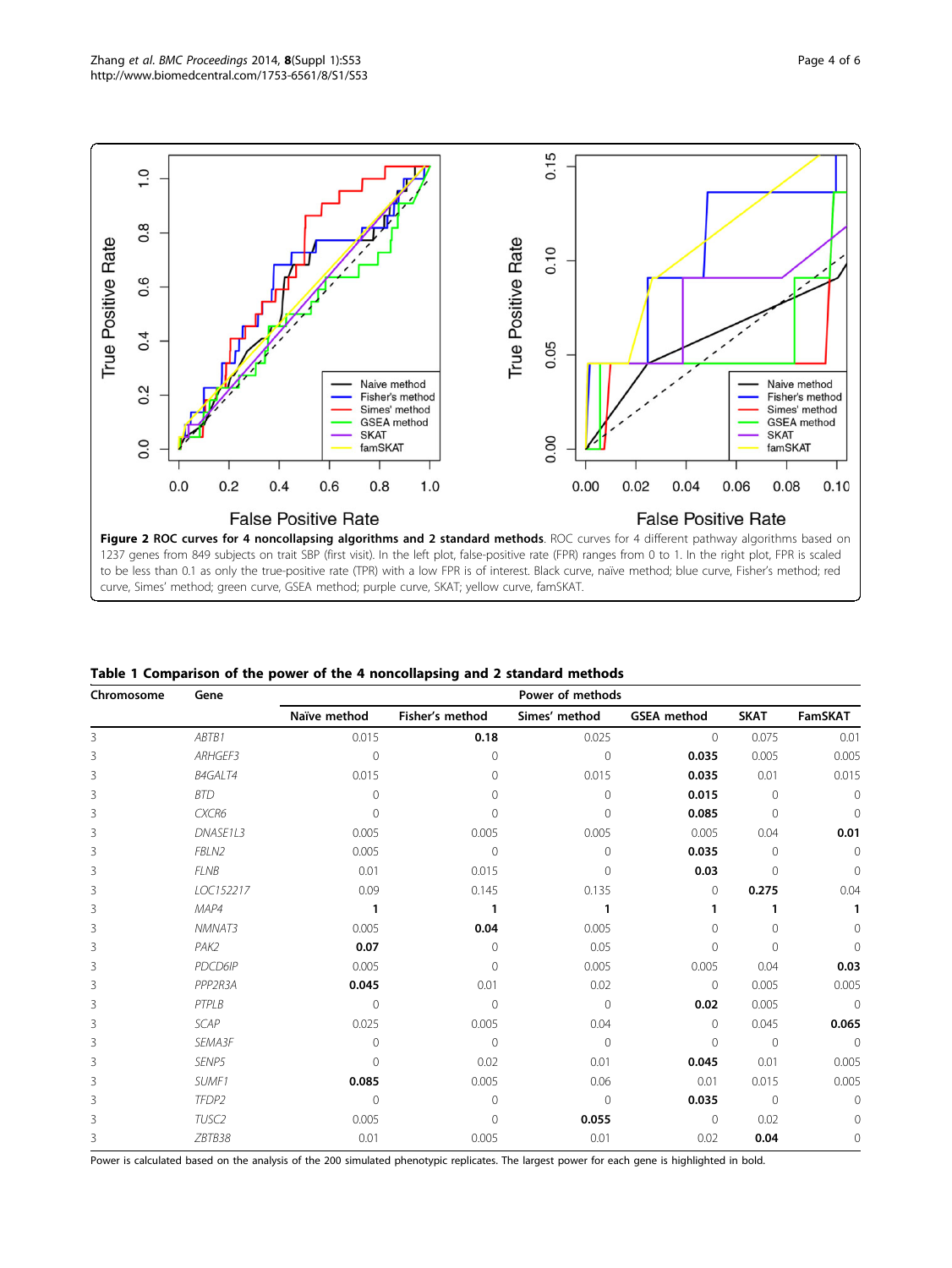<span id="page-4-0"></span>assigns them to each subject, thus cannot be directly applied to family data because it destroys the family structure. In this paper, instead of shuffling the phenotypic data, we shuffled the residuals obtained from fitting a linear mixed effects model without genotype. These residuals have already accounted familial relatedness in the model fitting step and therefore our permutation procedure preserves the familial structure.

From the ROC curves in Figure [2](#page-3-0) we note that, overall, the Simes' method performed a little better than the other 5 methods, and that GSEA, SKAT, and famSKAT did not perform as well. The other 2 methods were slightly better than the GSEA, SKAT, and famSKAT methods. However, when we limit the false-positive rate to be smaller than 0.1, as shown in the right hand plot of Figure [2](#page-3-0) (in practice, only a high true-positive rate with a low false-positive rate is of interest), we see that Fisher's method and famS-KAT performed better than the other methods at the low false-positive rate range. They both capture approximately 15% of the causal genes (true positives) at a cost of only 5% false-positive signals. However, we did not test the significance of the ROC curves, so that all these observed differences could just be noise.

From the power analysis results in Table [1,](#page-3-0) we see that the gene MAP4 was successfully identified to be significant for all simulated 200 replicates. All six methods achieved 100% power for this gene. This result is reasonable because, according to the "answer sheet", MAP4 has the most "causal variants" and these variants have a relatively larger effect size comparing to the variants within other genes. However, this result was obtained when we only analyzed 22 genes. For a genome-scale analysis, the significant signals may be missed as a consequence of correction for multiple comparisons. We have analyzed the whole genotypic data set of chromosome 3 with simulated phenotypic replicate number 1 (1237 genes and 87,190 variants). The result indicated that only naïve method and the 2 standard methods identified gene MAP4 to be significant. For the other 21 genes, the largest power was 0.275, which was achieved by SKAT for LOC152217.

Several previous researchers have already applied the noncollapsing methods proposed in this paper to conduct gene-based analysis [[18,19\]](#page-5-0). However, this previous work has mainly focused on common variants in GWAS data set. As an attempt to apply these noncollapsing algorithms to gene-based association tests using sequencing data, we have demonstrated some potentially promising aspects of this approach. However, several problems remain unaddressed. One important issue is the computational intensity. In this study, we have utilized a multiprocessor computing server with a  $23 \times 2.8$ GHz CPU and 64GB of memory. The most time-consuming part of our analysis is the permutation-of-

residuals process and linear model fitting of the permuted data sets. We have paralleled this process into 20 jobs, but it still takes around 30 hours to complete (this is only the work done for 1 chromosome).

Compared to the permutation process, the  $p$  value combination step can be completed much faster  $(\sim 30$ minutes). Because a lot of the non collapsing algorithms require permutation procedures to create null distribution of the statistics, it is somewhat difficult to implement them on a genome-wide-scale data set. In addition, many noncollapsing algorithms cannot be utilized for a genebased association test directly without proper modifications. The choice of parameters in noncollapsing algorithm for rare variant association detection is more an art than a science. Finally, adjustment for multiple hypothesis testing is another important issue that needs to be addressed.

Our results indicate that the FWER method is too conservative. For the future work, hierarchical modeling combined with the Markov chain Monte Carlo method may provide better solution to the multiple hypothesis testing problems [\[20](#page-5-0)].

#### Conclusions

Our findings suggest that all the four new methods we proposed along with the standard method implemented with famSKAT were poor in statistical power. In sum, more research is still needed in the statistical method of association mapping for rare variants in the future.

#### Competing interests

The authors declare that they have no competing interests.

#### Authors' contributions

TXZ and JPR designed the overall study. TXZ and YRX conducted statistical analyses. TXZ and YRX drafted the manuscript. All authors read and approved the final manuscript. TXZ and JPR revised the manuscript critically.

#### Acknowledgements

The authors thank Peter Jones for technical support and advice. This work is supported in part by U.S. Public Health Service (USPHS) grant U24MH68457. The GAW18 whole genome sequence data were provided by the T2D-GENES Consortium, which is supported by NIH grants U01 DK085524, U01 DK085584, U01 DK085501, U01 DK085526, and U01 DK085545. The other genetic and phenotypic data for GAW18 were provided by the San Antonio Family Heart Study and San Antonio Family Diabetes/Gallbladder Study, which are supported by NIH grants P01 HL045222, R01 DK047482, and R01 DK053889. The Genetic Analysis Workshop is supported by NIH grant R01 GM031575.

This article has been published as part of BMC Proceedings Volume 8 Supplement 1, 2014: Genetic Analysis Workshop 18. The full contents of the supplement are available online at [http://www.biomedcentral.com/bmcproc/](http://www.biomedcentral.com/bmcproc/supplements/8/S1) [supplements/8/S1.](http://www.biomedcentral.com/bmcproc/supplements/8/S1) Publication charges for this supplement were funded by the Texas Biomedical Research Institute.

#### Published: 17 June 2014

#### References

1. Visscher PM, Brown MA, McCarthy MI, Yang J: [Five years of GWAS](http://www.ncbi.nlm.nih.gov/pubmed/22243964?dopt=Abstract) [discovery.](http://www.ncbi.nlm.nih.gov/pubmed/22243964?dopt=Abstract) Am J Hum Genet 2012, 90:7-24.